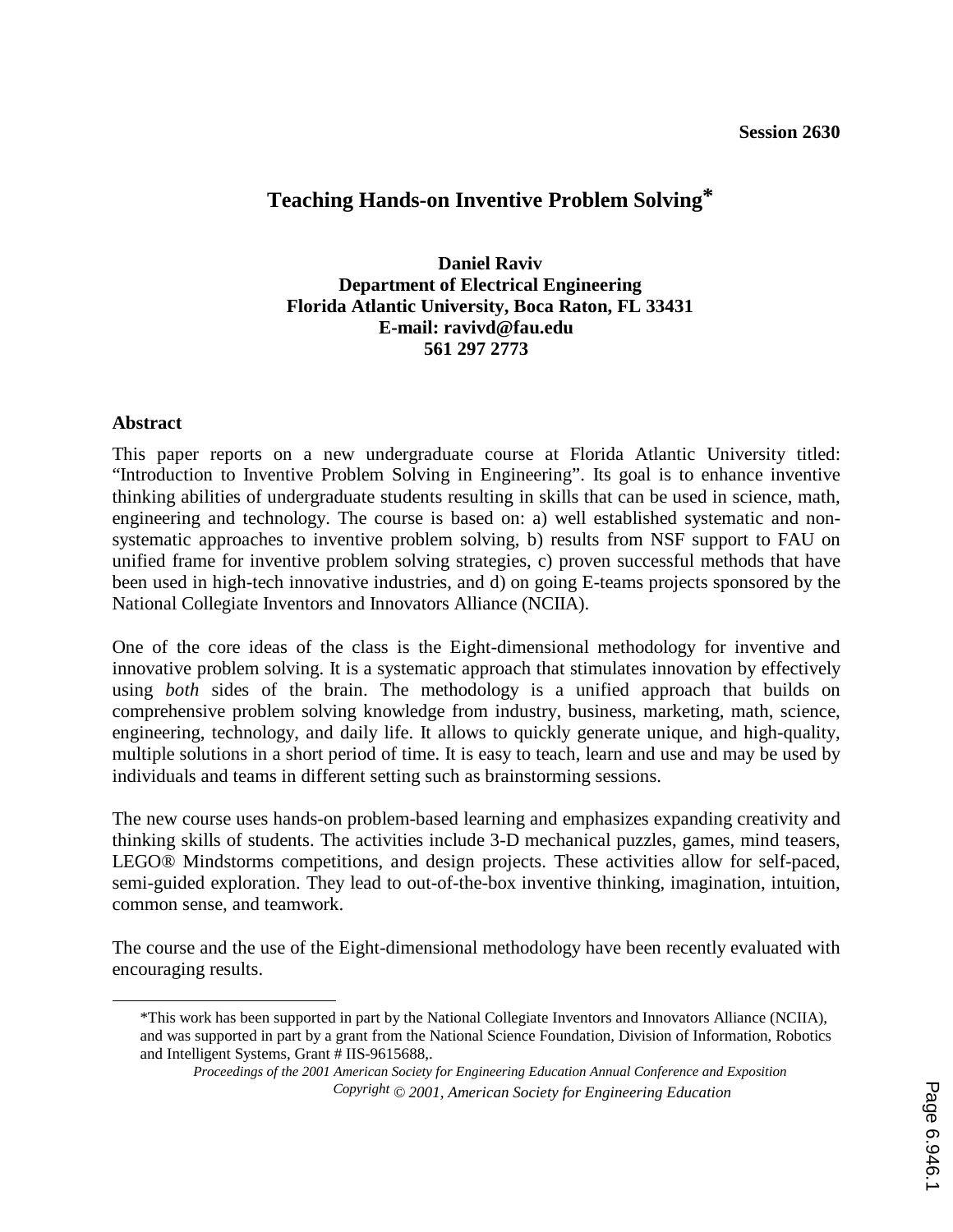#### **1. Introduction**

In today's marketplace there is an urgent need for innovative "out-of-the-box" thinkers and approaches. Students are not being encouraged to think out-of-the-box and are losing some basic skills for defining, understanding and solving problems. Many have a difficult time to think logically and critically towards obtaining desired solutions. Thinking is a skill that can be developed, and the earlier the better. In order to get students who can solve problems, we must address the need for development and implementation of courses in innovation and inventiveness in different disciplines, especially engineering and technology.

The goal of the "Introduction to Inventive Problem Solving in Engineering" course reported in this paper is to enhance inventive thinking abilities of undergraduate students. In this course there is no "right or wrong", and no "unique solution"*.* Trying, inquiring, and questioning is what counts. It emphasizes "out-of-the-box" inventive thinking, imagination, intuition, common sense, and elements of teamwork. The course is based on: a) well established systematic and nonsystematic approaches to inventive problem solving, b) results from NSF support to FAU on unified frame for inventive problem solving strategies, c) proven successful methods that have been used in high-tech innovative industries, and d) on going E-teams projects sponsored by the National Collegiate Inventors and Innovators Alliance (NCIIA).

The new course uses hands-on problem-based learning for introducing undergraduate engineering students to concepts and principles of inventive problem solving. The hands-on activities include more than 250 different 3-D mechanical puzzles, games, mind teasers, LEGO® Mindstorms competitions, and design projects, each of which illustrates principles and strategies in inventive problem solving. These activities allow for self-paced, semi-guided exploration that improves self-esteem and encourages questioning and daring.

The course uses a new Eight-dimensional methodology for solving problems which has been implemented in different team and individual settings. The nature of the methodology makes it inter-departmental, inter-disciplinary, and regionally unconstrained. Based on feedback from students the module has changed the way they think, and added to the intellectual capital that the students develop. An evaluation of the course showed a significant increase in thinking skills.

### **2. The Course**

#### **2a. Topics**

 $\overline{a}$ 

**I. Introduction**  Making a case for creativity Creative thinking as a skill The multi-dimensional approach to creative thinking Creativity and inventiveness **II. Valuing diversity in thinking**  Thinking preferences

*Proceedings of the 2001 American Society for Engineering Education Annual Conference and Exposition Copyright © 2001, American Society for Engineering Education*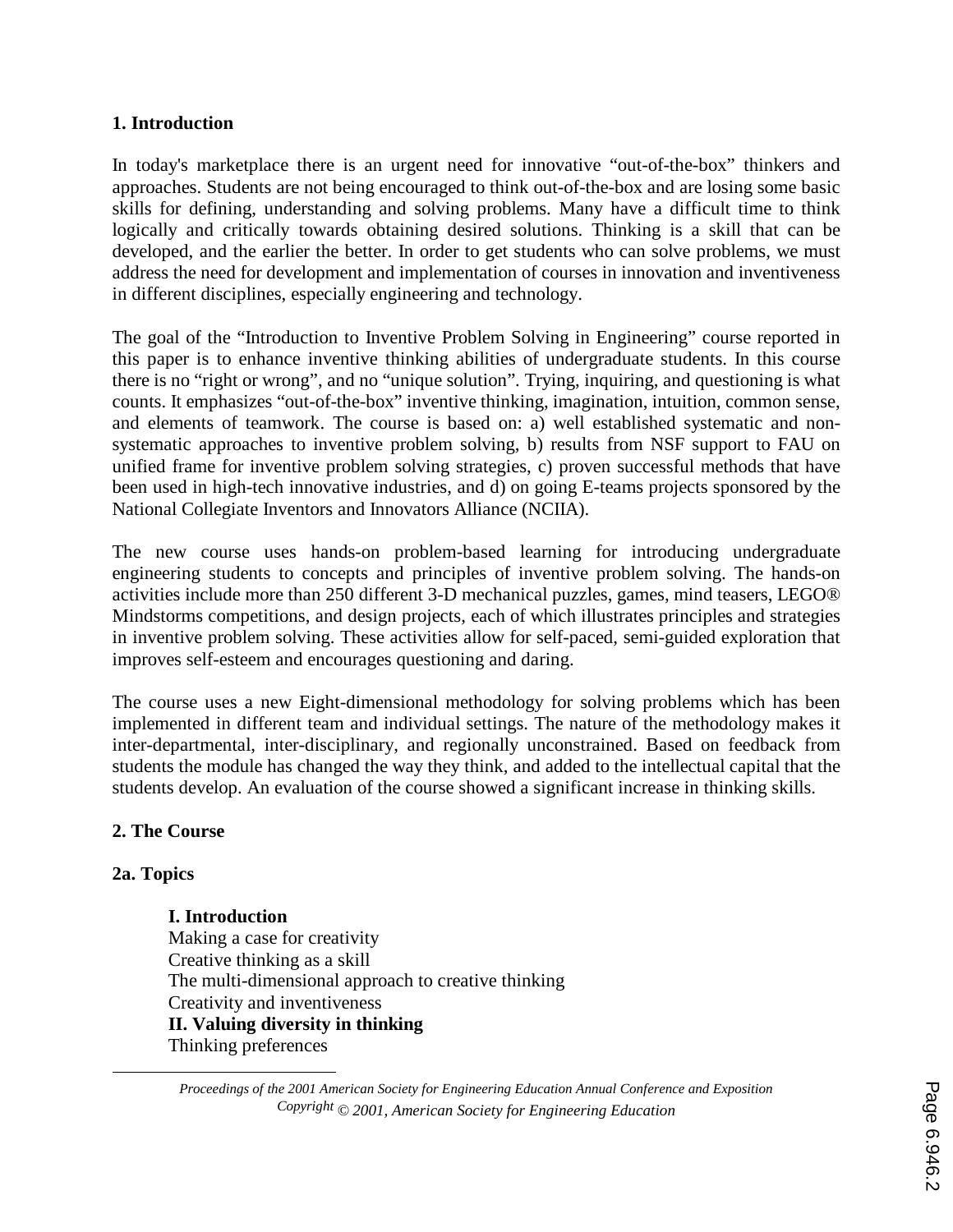Creativity styles Behavior patterns **III. Setting the stage for success**  Basic philosophy Having a vision Setting the right attitude Recognizing and avoiding mental blocks Avoiding mindsets Risk taking Paradigm shift and paradigm paralysis Individual and teamwork **IV. Creativity in problem solving A. Problem Definition**  Type of problems Understanding Representing Current state, desired state Defining the real problem **B. Pattern Breaking**  Out of the box Thinking differently Changing your point of view Watching for paradigm shift Dreaming and day-dream Challenging conventional wisdom Lateral thinking and random words Morphology Mind stimulation: games, brain-twisters and puzzles Always listen to your mind and body **C. General Strategies**  Idea-collection processes Brainstorming and Brainwriting The SCAMPER methods Metaphoric thinking Outrageous thinking Mapping thoughts Talking and listening Other (new approaches) **D. Using Math and Science**  Systematic logical thinking Using math concepts **Geometry** Science

 $\overline{a}$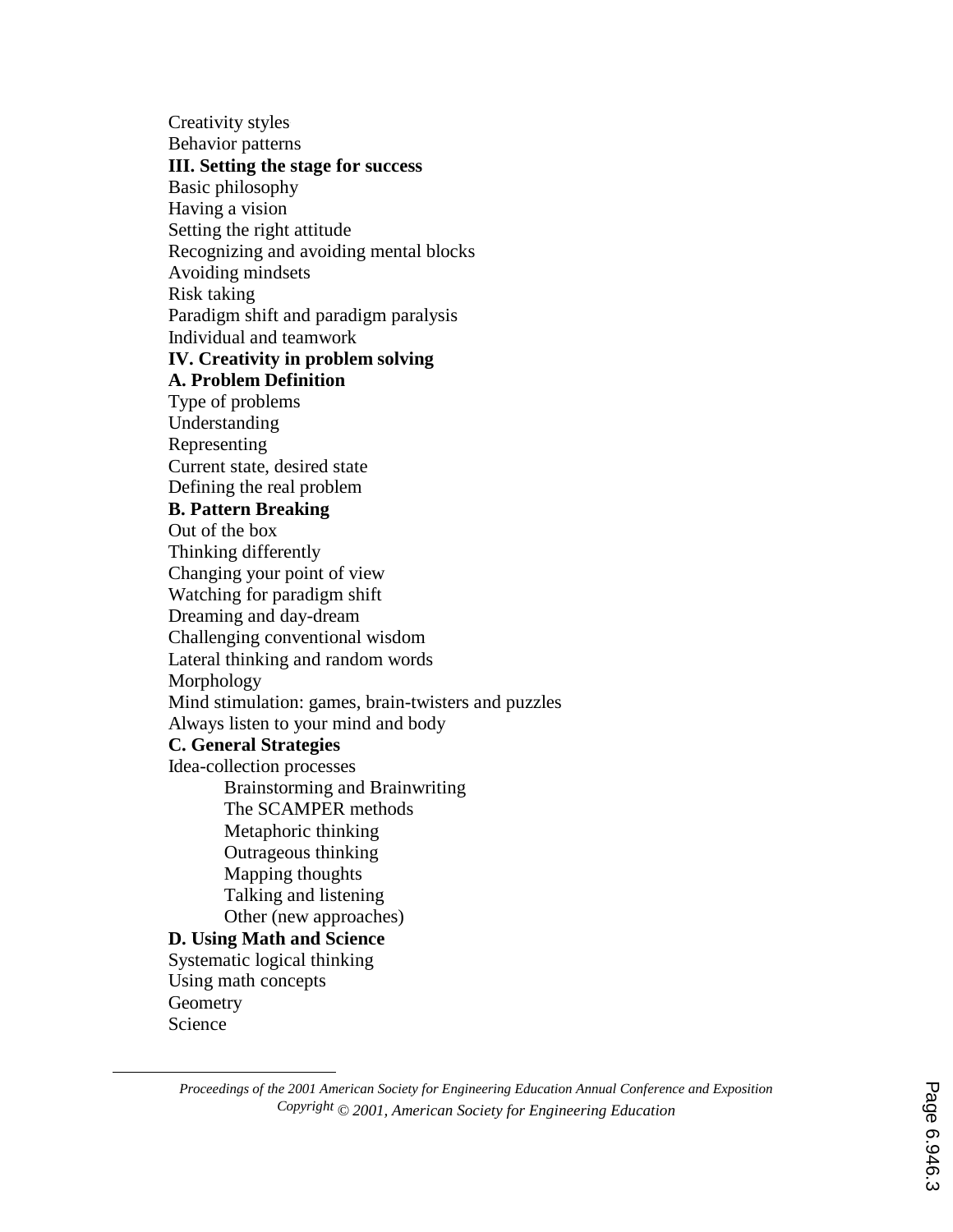**E. Unified Approach to Strategies**  1 Uniqueness 2 Dimensionality 3 Directionality 4 Consolidation 5 Segmentation 6 Modification 7 Similarity 8 Experimentation **F. Systematic Inventive Thinking**  Systematic inventive thinking The TRIZ methodology The problem/function Levels of inventions Evolution of technical systems Ideality and the ideal final result (IFR) Stating contradictions and the contradiction table 39 standards features and 40 inventive principles Separation in time and space Use physical effects Use geometrical effects Use chemical effects Use fields Substance-field method ARIZ **V. Decision and Evaluation**  Focused thinking framework Listing and checking solutions Six thinking hats PMI Matrix Synectics Other criteria Ethical considerations Generalizing solutions Identifying potential problems **VI. Implementation** Planning Carrying through Following up **VII. Ideas to market VIII. Intellectual Property** 

 $\overline{a}$ 

Introduction to intellectual property: Patents, Copyrights ©, Trademarks ®, Trade Secret, Unfair Competition.

*Proceedings of the 2001 American Society for Engineering Education Annual Conference and Exposition Copyright © 2001, American Society for Engineering Education*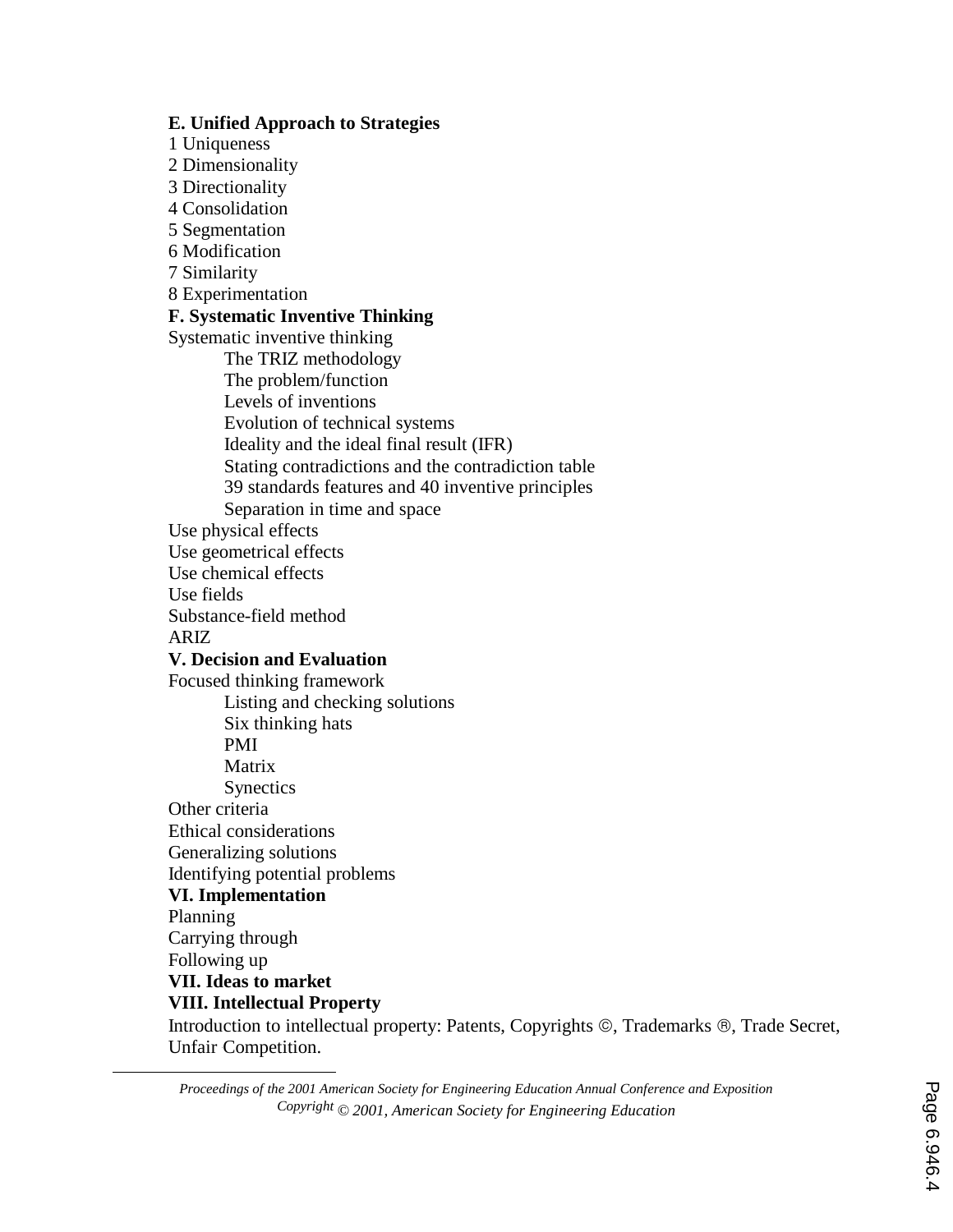### \* Patents

 $\overline{a}$ 

 What is a patent? Types of patents, Patentability Patent application; patent claims Disclosure Document Program (DDP) Provisional Patent Application (PPA) \* Copyrights \* Trademarks \* Trade Secrets \* Unfair competition \* Relationships between Trademarks, Trade secrets, Copyrights and Patents **IX. Creativity and the organization**  Organizational support Setting an inventive environment Supporting inventive individuals

### **2b. Overview of the Eight-dimensional methodology**

A significant portion of the class is dedicated to section (IV) "Creativity in Problem Solving". In this section we spend more time on the sub-section "Unified Approach to Strategies", also called the Eight-dimensional methodology for problem solving. The methodology includes the following strategies: *Uniqueness, Dimensionality, Directionality, Consolidation, Segmentation, Modification, Similarity, and Experimentation.*

Problem solving books detail phases to creatively solve problems from understanding to implementation. For example in<sup>1</sup> the steps are: a) Preparation, b) Concentration, c) Incubation, d) Inspiration, and e) Verification. In many "idea generation" chapters, general methods such as "lateral thinking," "brainstorming" and "mind mapping" are usually well covered, but specific strategies are only partially mentioned, if at all. There are many problem-solving strategies and it is sometimes confusing to decide which one to use. Strategies are being used in everyday life but not well documented.

There is a need to collect, consolidate, unify and document many problem-solving approaches. To satisfy this need, we first searched for methods that people use to solve problems. This was done using different resources such as related books, papers, patents, products, and services, as well as knowledge from industry, business, marketing, math, science, engineering, technology, and daily life. Later we realized that the methods could be consolidated under one unified scheme.

The Eight-dimensional problem solving methodology is a systematic approach that stimulates innovation by effectively using both sides of the brain. It allows to quickly generate unique, and high-quality multiple solutions in a short period of time. Problems are not constrained to a particular profession or subject, and may be used by individuals and teams. It works extremely well in brainstorming sessions. It is easy to teach, learn and use. Hands-on activities are used to experience the eight strategies.

*Proceedings of the 2001 American Society for Engineering Education Annual Conference and Exposition Copyright © 2001, American Society for Engineering Education*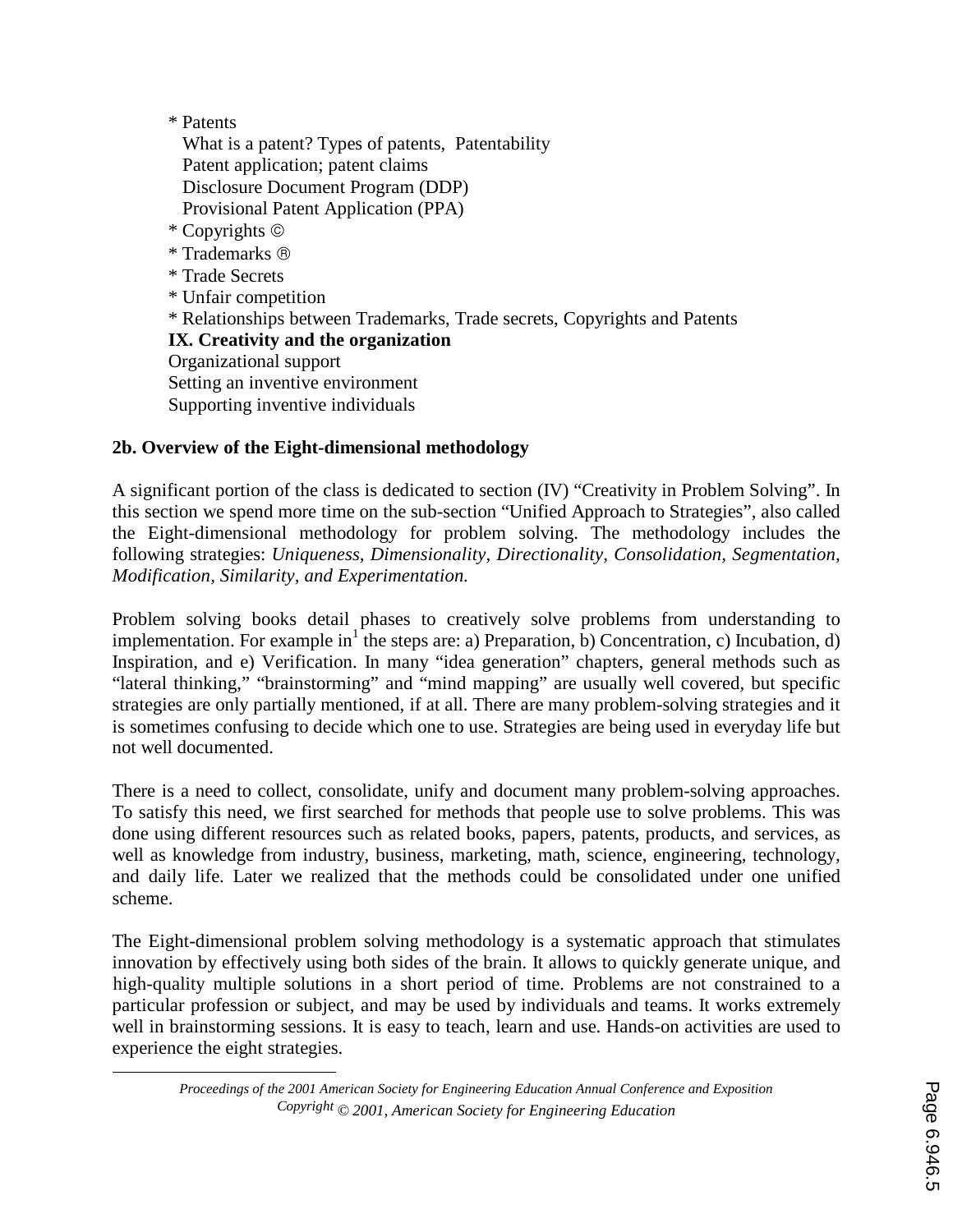This new eight-dimensional methodology has been taught to engineering and computer science students. Recently, students from other colleges such as Social Sciences, Arts and Humanities, Business and Marketing joined classes and workshops where this new methodology has been taught. In addition, workshops have been conducted to faculty and students at other universities.

The new methodology has been recently evaluated with encouraging results. They show a huge increase in the number of ideas generated by students who were exposed to the new strategies.

## **3. Related work**

 $\overline{a}$ 

The literature on creativity and problem solving is quite rich. Some books focus on creativity in general  $2-11$ ; some on general methods for problem solving such as brainstorming, brainwriting and lateral thinking  $12\overline{18}$ ; and others deal with identifying creativity styles  $11,19-21$ . There are books that focus on mental blocks and how to overcome them  $22-24$ . The literature is business- and industry-related  $^{25-27}$ , engineering- and technology-oriented  $^{28-37}$  with focus on inventions  $^{38}$ , or math specific <sup>39</sup>. Many books are intended for younger students <sup>40,41</sup>. Puzzles and games for developing creative minds <sup>42-48</sup> are the subjects of many books.

Most of related literature can be used in place of reference books but is not suitable nor meant to be used as textbooks. To teach these topics the instructor has to extract bits and pieces from many sources. When it comes to strategies, even the best available problem solving books in engineering and computer science (for example  $^{33}$ ) describe general methods, but mention only a few specific strategies, indicating a real void.

The strategies described in this paper contain several levels of sub-strategies that can be used to solve problems. The following are examples of two resources used in our related research.

Systematic methods using the TRIZ methodology. TRIZ is a Russian Acronym for the theory of inventive problem solving. Genrikh Altshuller  $^{28-30}$  and his colleagues studied over two million patents and identified the main principles and knowledge that define the process for solving inventive problems. TRIZ makes use of the global patent collection and the known effects of science (physics, chemistry and geometry) as a database to support the needs of problem solvers. TRIZ is currently being used internationally leading to a substantial increase in the number of patents by many corporations including Motorola, Proctor and Gamble, Xerox, Kodak, McDonnell Douglas, Hughes, AT&T, General Motors, General Electric, and Ford <sup>32</sup>.

Non-systematic strategies used by industry, in particular, DuPont successful program on innovation and creativity. It has been shown  $27$  how the company recognized and successfully implemented the six dimensions of creativity.

*Proceedings of the 2001 American Society for Engineering Education Annual Conference and Exposition Copyright © 2001, American Society for Engineering Education*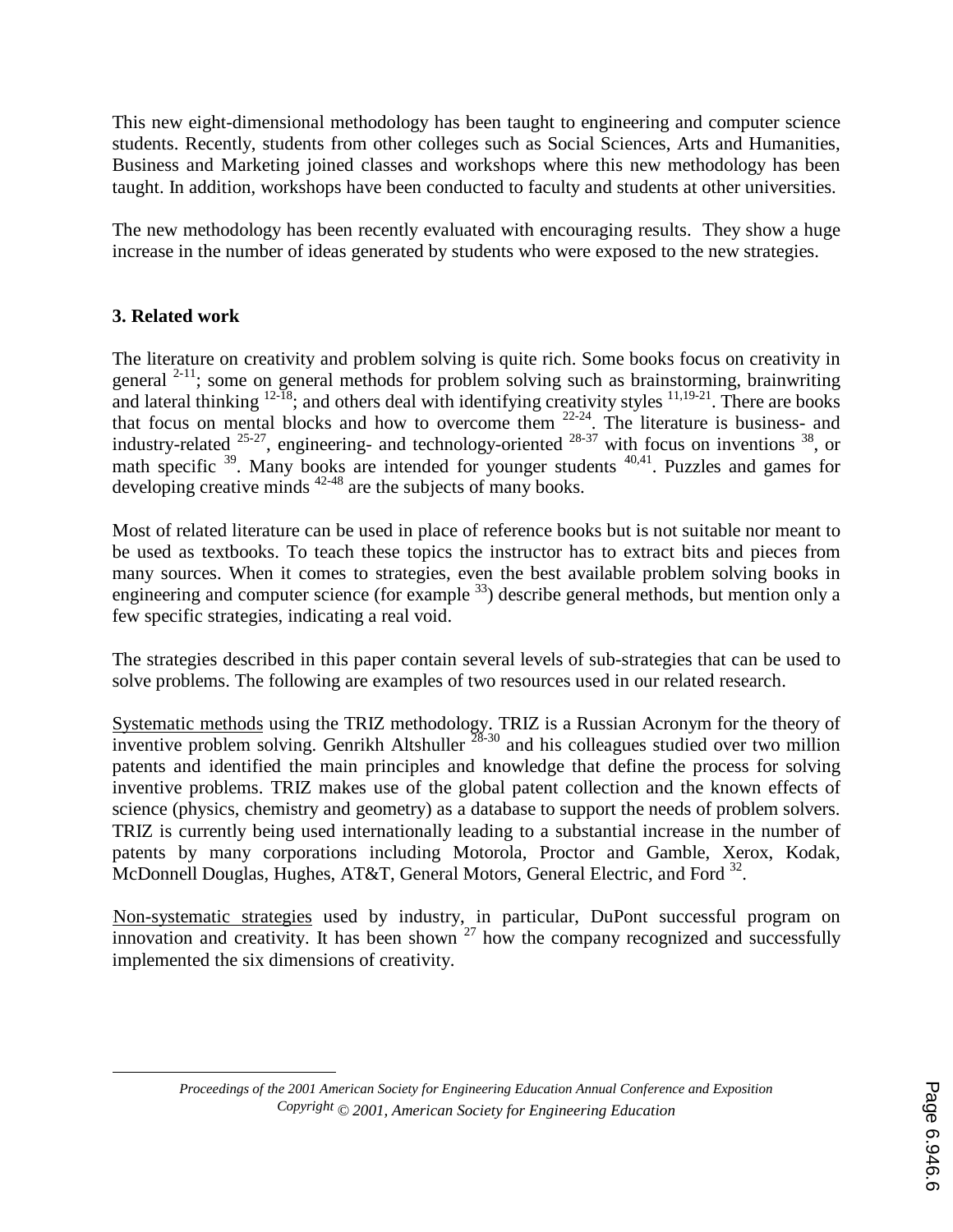#### **4. The Eight-strategies**

The strategies for inventive and innovative problem solving are pictorially illustrated next. They can be used in any order to solve problems. They provide directions for thinking, thus allowing the use the left and right modes of the brain. The related sub-strategies are listed next.



 <sup>7</sup> *Proceedings of the 2001 American Society for Engineering Education Annual Conference and Exposition Copyright © 2001, American Society for Engineering Education*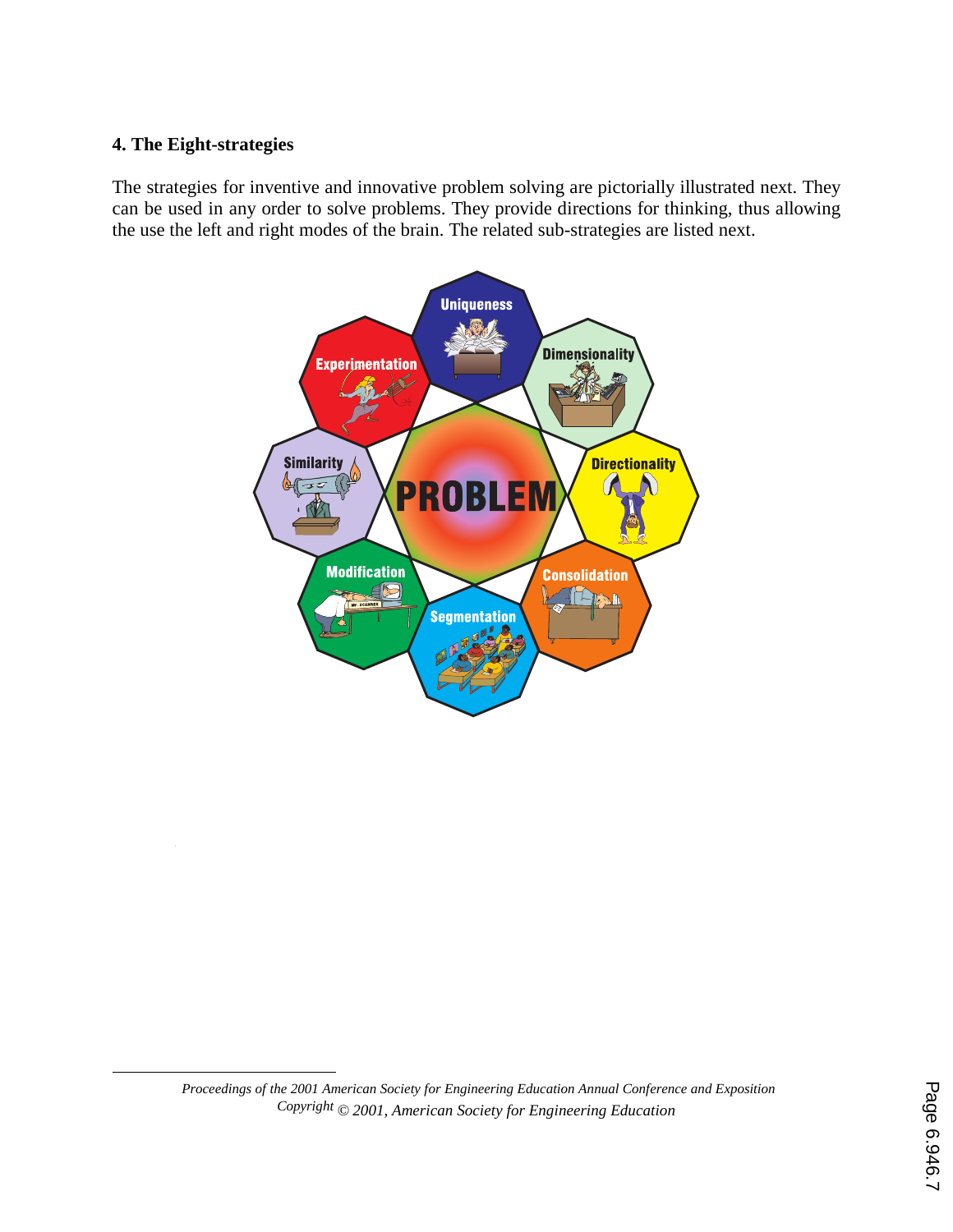#### 1. Uniqueness

1.1 Discover what does not change 1.2 Compare characteristics/features

- 2. Dimensionality
- 2.1 Start with less
- 2.2 Start with more
- 2.3 Manipulate time/space/cost dimensions
- and structure/topology/state
- 2.4 Reduce details:
- 2.5 Duplicate it/ Repeat it
- 3. Directionality

3.1 The other way around 3.2 All Directions

#### 4. Consolidation

4.1 Combine

4.2 Multi purpose

- 5. Segmentation
- 5.1 Learn to share and Manage resources
- 5.2 Segment/cut
- 5.3 Separate

#### 6. Modification

6.1 Rearrange 6.2 Extract/pull 6.3 Substitute/exchange 6.4 Add/ Subtract 6.5 Change 6.6 Self Modification 6.7 Add something in between 6.8 Localize 6.9 Take partial or overdone action 6.10 Automate It 6.11 Purify / mix

7. Similarity

 $\overline{a}$ *Proceedings of the 2001 American Society for Engineering Education Annual Conference and Exposition Copyright © 2001, American Society for Engineering Education*

7.1 Look for Pattern/Rule

- 7.2 Look and use analogy
- 7.3 Make it similar
- 8. Experimentation
- 8.1 Work it out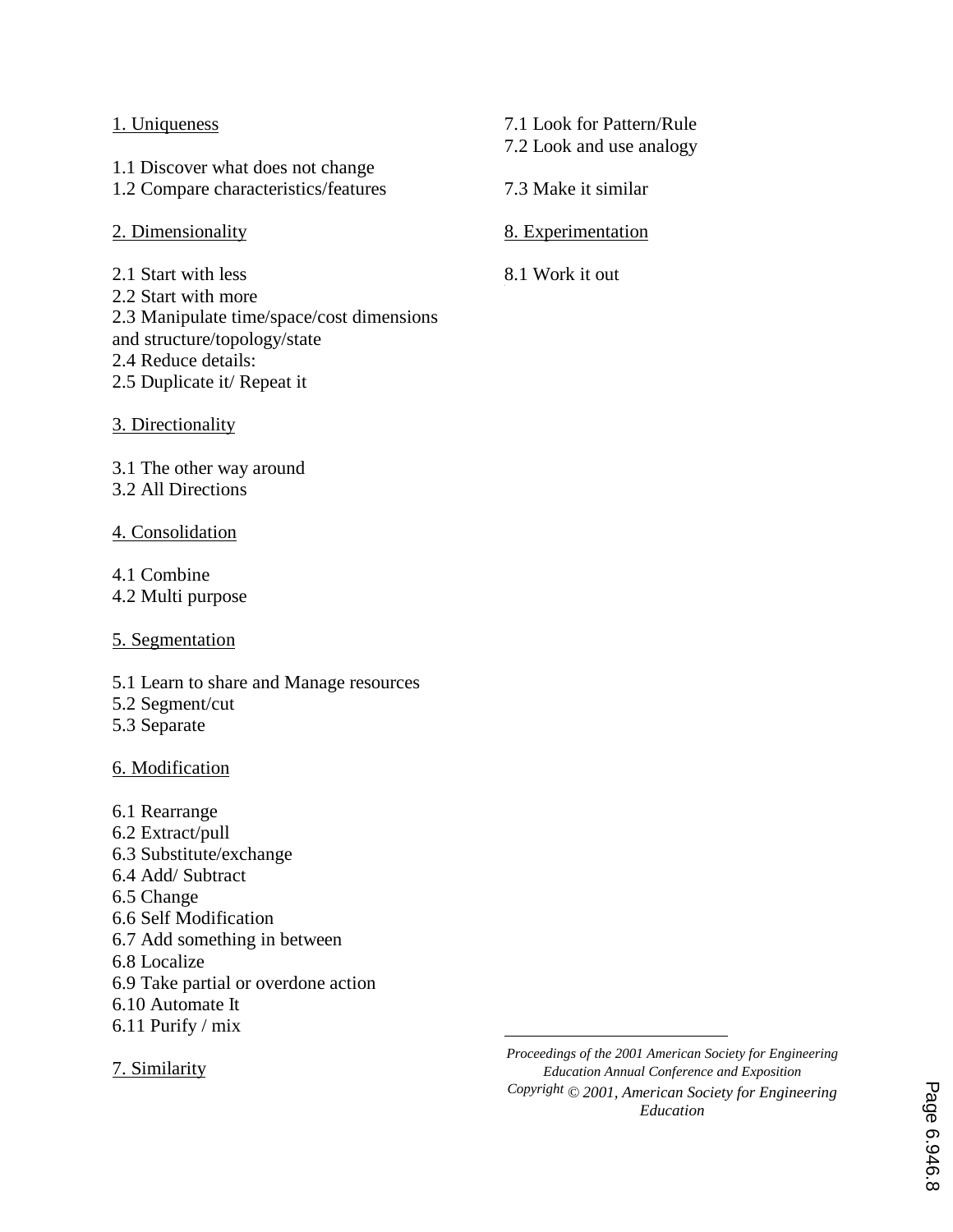### **5. Examples**

 $\overline{a}$ 

### **5a) Course material**

The following are some example-based explanations for the different strategies:

#### **a1)** Example for the **Uniqueness** strategy

There is a need to separate juicy and non-juicy oranges at a high rate. How can this be done?

A solution: look for a feature or property of an orange that highly correlates with juiciness. Obviously it is not color, size, weight, or texture. The main property that distinguishes the oranges is *specific density*. To measure the specific density it is not necessary to measure the weight and volume of each orange separately and then find the ratio of the two. It can be done directly by observing the time it takes for an orange to surface from under the water after being thrown from a certain height. The longer time the juicier the orange. This simple "uniqueness" strategy was used to separate oranges at a high rate, by letting them slide into a canal with moving water that had some longitudinal dividers. When an orange surfaces, it appears between two dividers, signifying a certain level of juiciness.

#### **a2)** Example for the **Dimensionality** strategy

One of the major problems in picking an object from a pile (known as the "bin-picking" problem) using a robotic arm, a camera, and a computer, is to identify which object is on top.

A solution is to move a light source around the bin. The portions in the image of the bin that get no shadow from all illuminated directions belong to surfaces of objects on top. Here a time dimension was added to solve the problem.

The following are a few **brain-teasers** examples used to introduce some of the strategies:



The following **brainteaser** is one of many that has been used to introduce the use of several strategies: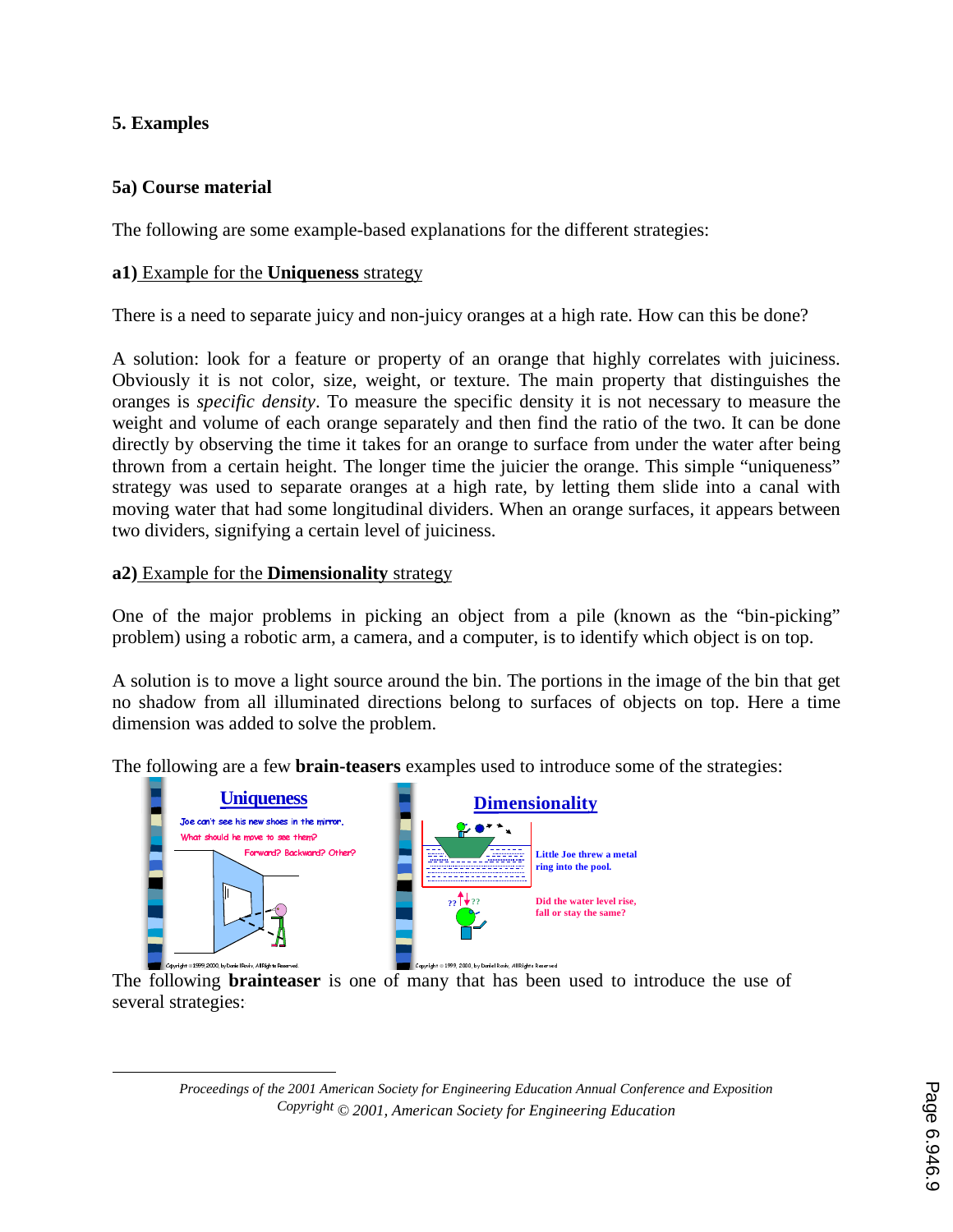

There are several possible solutions to this problem. Clearly "trial-and-error" will eventually lead to a solution (**Experimentation**). However, more efficient solutions can be utilized using the eight-dimensional methodology:

- 1. **Dimensionality**: Start at a bunny (your choice) and find which bunny is the last one to be eaten. Count the number of bunnies needed to align the last one with the desired blue bunny. Use this number to shift your starting point. For example, if you ended up three bunnies short of the blue one, shift your first chosen bunny by three. This is the desired solution.
- 2. **Directionality**: Start backwards from the blue bunny counter-clockwise to find the first bunny.

The following is a sample of some examples used to introduce some of the eight strategies:

 $\overline{a}$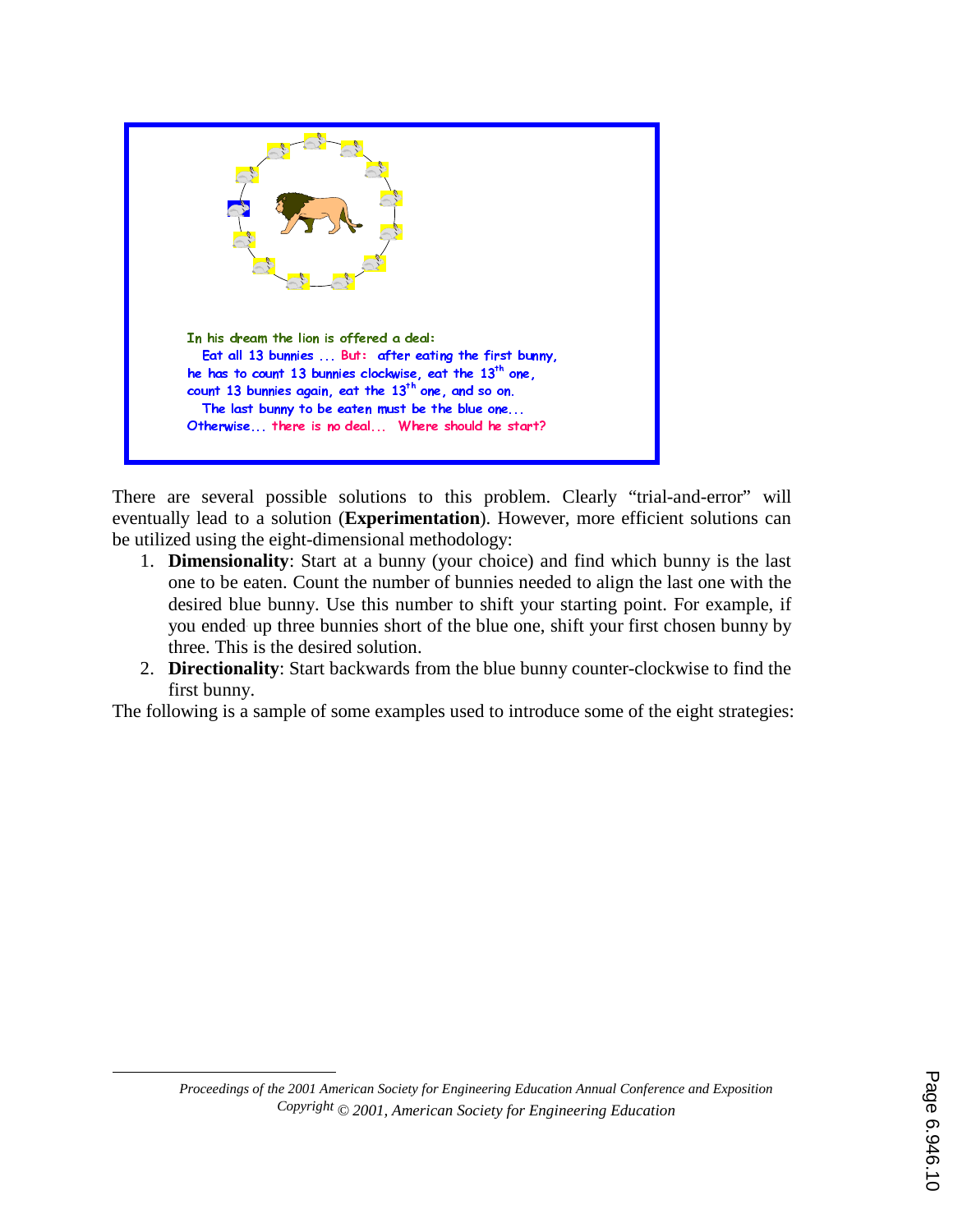

### **5b. Laboratory material**

 $\overline{a}$ 

The eight strategies are experienced by individuals and teams. We view team building and teamwork as extremely important, since communication skills, trust, sharing ideas, etc. are crucial in the workplace. In addition to demonstrating the strategies, the laboratory material is intended to add a fun component to the learning experience, allow for self-paced exploration that improves self-esteem.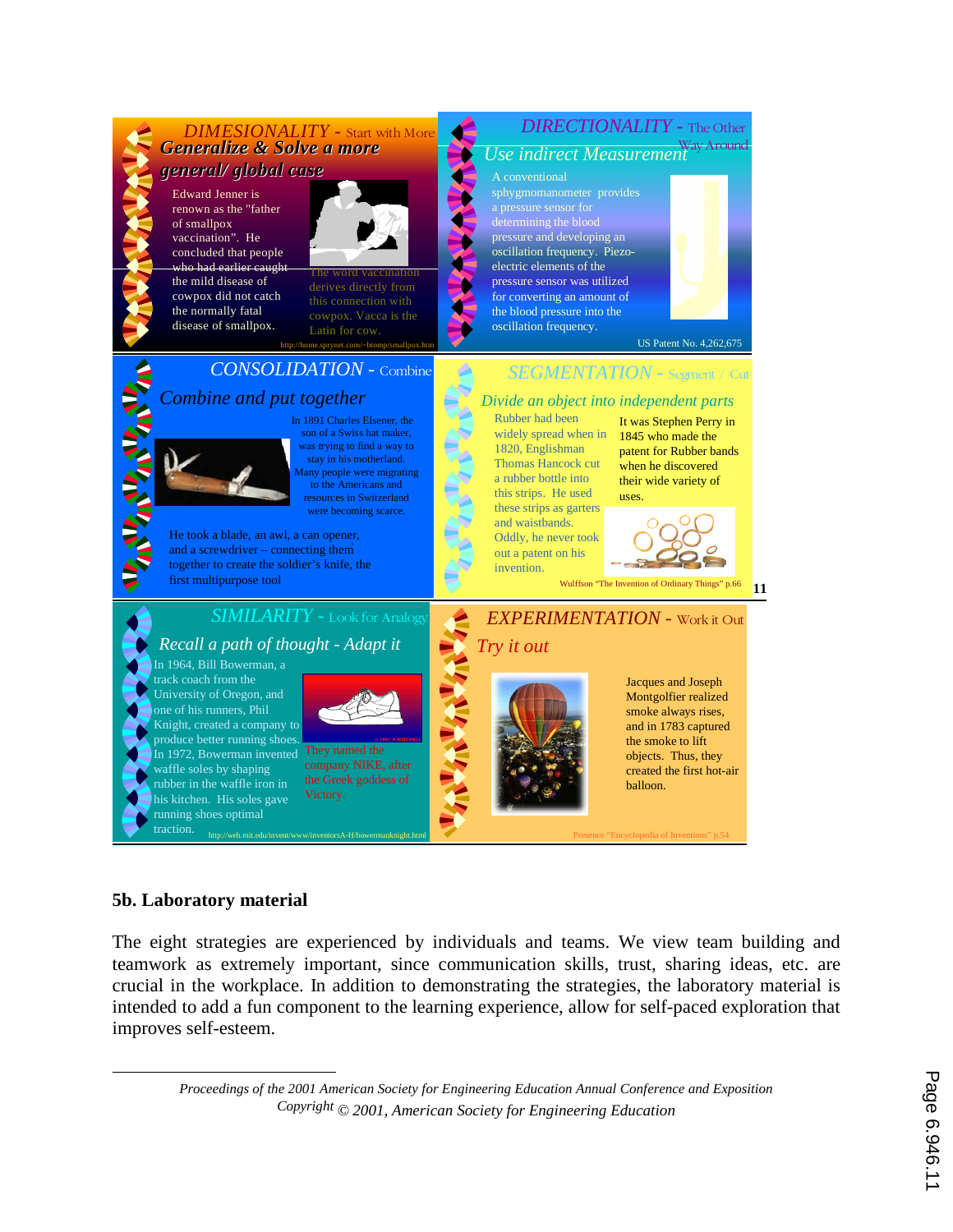**b1)** A strategy-oriented robotic task using off-the-shelf programmable autonomous (sensorequipped) wheeled mini-robots. The programming is done at high-level languages. Software packages for the robots are available from the robot manufacturers. Three different tasks were developed. In the last few semesters we used the LEGO<sup>®</sup> MindStorms<sup>™</sup> in three different teambased autonomous competitions: 1) speed, 2) getting out of a maze, and 3) down-hill obstacleavoidance. All developed, designed and implemented by the author. The following two pictures were taken during the "speed" and "maze" competitions.

Example: In a fenced floor area that contains five different size stationary objects, use a robot to find an object and stop next to it. This introductory example involves many of the strategies that were previously discussed. The robot needs to: 1) be programmed to discover the *unique features* of the desired object based on actual measurements; 2) move in two *dimensions* along well thought-out directions that may change on line due to new sensory information; 3) *segment* a task into several sub-tasks; 4) *cooperate* with other robots, etc. *Experimentation* and *modification*s are expected until the robot "behaves well".



**b2)** Short term design projects for individuals and teams from different disciplines in particular, Electrical Engineering, Mechanical Engineering, and Computer Science.

## b2.1) Mechanical Engineering example

A team consisting of three students is given a mirror, an  $8\frac{1}{2}$  x11" sheet of paper, a pencil, and a ruler. The task is to find a method to determine the height of an unreachable ceiling. This project involves teamwork and the use of limited resources (*uniqueness*), using proportion (*dimensionality*), specific spatial alignment of the mirror (*directionality*), teaming up with other groups (*consolidation*), *similarity* (similar triangles approach), and *experimentation*. Another important feature of this project is the better understanding of the "no right or wrong" and "no unique solution" concepts.

## b2.2) Electrical Engineering example

 $\overline{a}$ 

A team of students gets light-emitting diodes (LED's) and logic gates integrated circuits. Using a power source, a breadboard and wires they need to solve the following problem:

*Proceedings of the 2001 American Society for Engineering Education Annual Conference and Exposition Copyright © 2001, American Society for Engineering Education*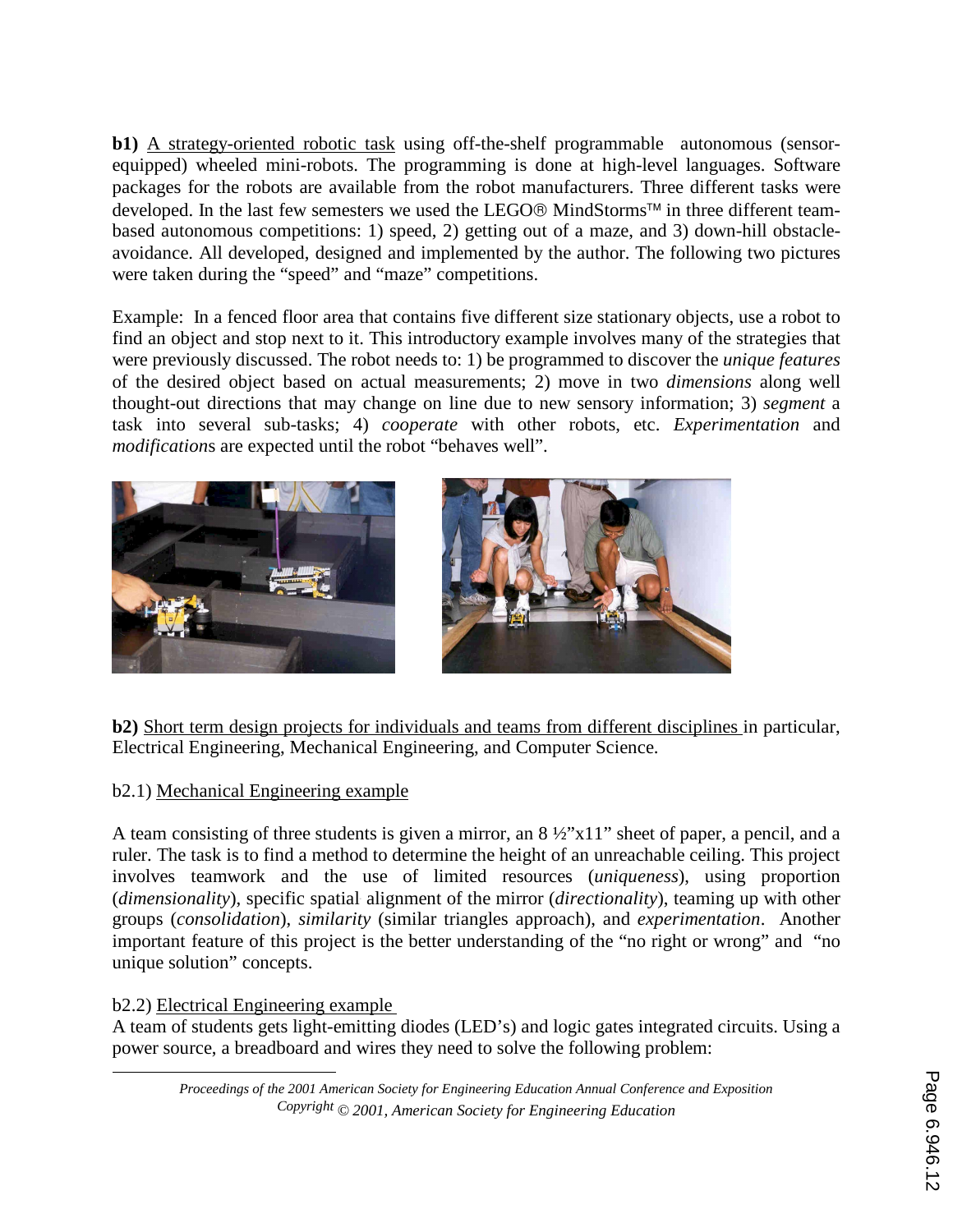An ENGINE in a new car can be turned ON if:

(The KEY is ON) AND (BATTERY is ON) AND (The A/C is OFF OR The LIGHTS are OFF) Use smallest number of NAND and NOT Gates to implement the "ENGINE ON" function. This example relates to *dimensionality, modification, similarity*, and *experimentation* strategies.

### b2.3) Computer Science example

 $\overline{a}$ 

Find the general solution to the "Tower of Hanoi" problem. Write a program that will produce the solution for N disks  $(N< 10)$ . In this example students experiment with a small-scale handson solution (*segmentation* and *experimentation* strategies), then generalize it (*dimensionality* strategy).

**b3)** Long-term multidiscipline industry-oriented design projects for individuals and teams. Each of the design projects includes the task, materials, assumptions, constraints, rules, criteria for winning, etc.

Example: Use two mousetraps and a \$30 budget to build a mobile platform that can overcome one speed bump and one large obstacle, move 8 meters and stop.

This team project may incorporates *all strategies* depending on the particular design.

**b4)** Learning to use patent related software to speed-up generation of ideas.

There are several US companies that have developed software for speeding up the inventing process. They use databases of about two million patents clustered according to inventive principles. Given a problem the software directs the user to several clusters of patents that solve similar or related problems. Recently we purchased and used the basic versions of TRIZ software from Ideation International Inc. and Invention Machine Inc.

**b5)** Learning to use several different patent databases for searching for patents and ideas via the internet.

The US Patent and Trademark Office (www.uspto.gov), and IBM (www.ibm.com/patents) provide databases for "smart" patent searches.

### **b6)** Practicing the eight dimensional strategies using 3-D mechanical puzzles.

 Example: Three cups containing two marbles each are labeled as follows: Red-Blue, Blue-Blue and Red-Red. All three cups are labeled incorrectly. There are two blue marbles in one cup, two red marbles in a second cup, and a red and blue marbles in a third cup. By pulling out *one* marble, and not looking at the other cups' contents, determine the color of the marbles in each cup. The solution involves the strategies of *uniqueness* and *experimentation*.

The following pictures show the students in action. Currently we use more than 250 different 3D puzzles. For more information please see**: http://www.ee.**13**fau.edu/faculty/raviv/teach.htm.** 

*Proceedings of the 2001 American Society for Engineering Education Annual Conference and Exposition Copyright © 2001, American Society for Engineering Education*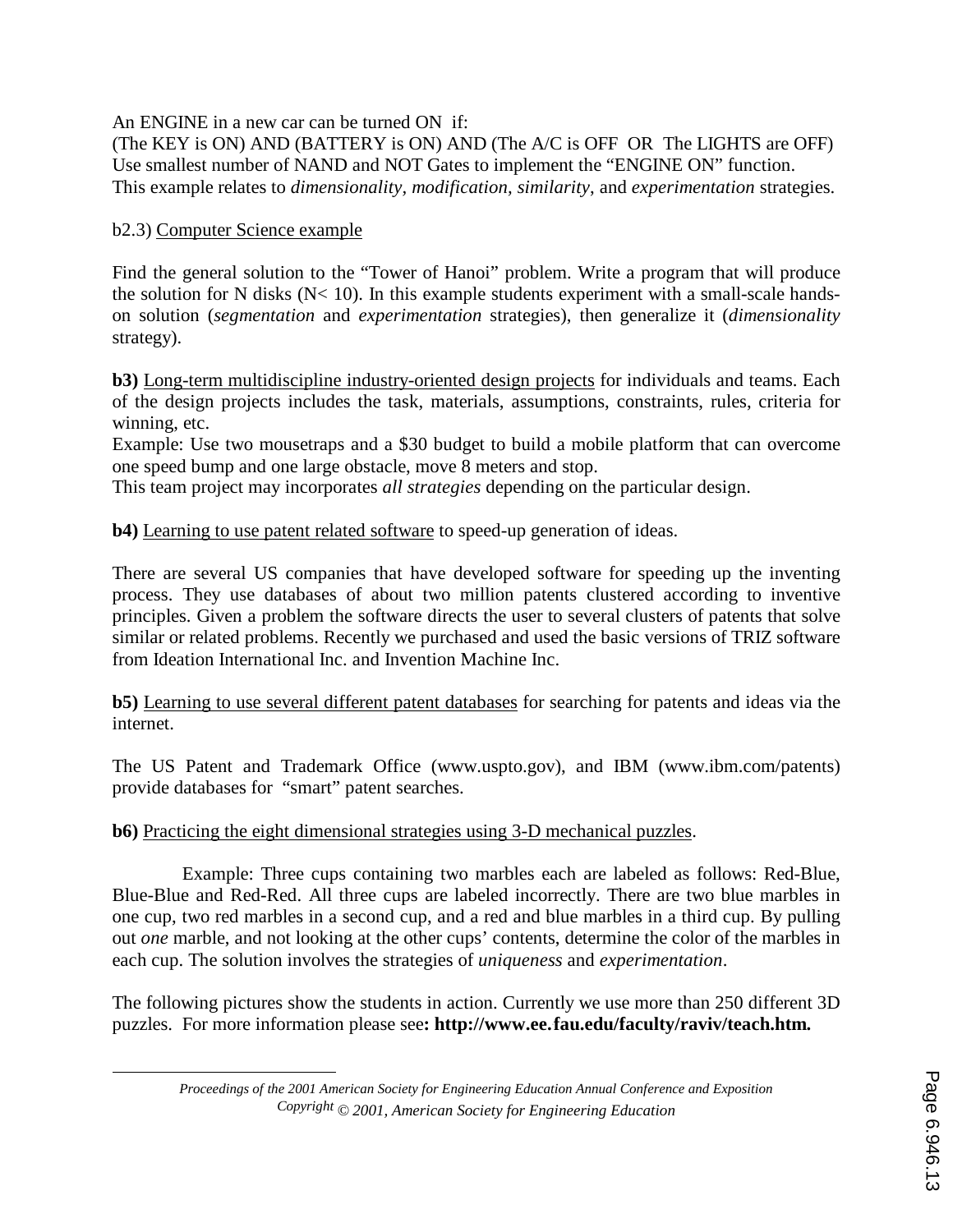



#### **b7)** E-teams projects

Several E-teams were formed to solve specific problems in intelligent vehicles. Each E-team was assigned a task. The team members used the eight-dimensional methodology to generate solutions, chose the best solution, completed comprehensive patent and marketability searches, and designed prototypes. If the results deem patentable and marketable, the ideas would be patented.

The theme for the E-team projects is related to the author research area, i.e., intelligent vehicles. In particular, the projects are related to collision avoidance. Examples for E-team tasks:

- •Sensor fusion system for detecting obstacles
- •Smart bumpers to minimize collision effects
- •Advanced collision-warning system
- •Radar-based system for controlling traffic lights
- •Alternatives to speed bumps

 $\overline{a}$ 

These tasks involved students from different disciplines. They were meant to change the way student teams approach and solve problems with commercial potential in the short and long runs. In these activities individuals and teams experienced the eight strategies. In addition to demonstrating the strategies, the projects were intended to add an industry-related component to the learning experience, allowed for self-paced, semi-guided exploration that improved selfesteem and encouraged questioning and daring.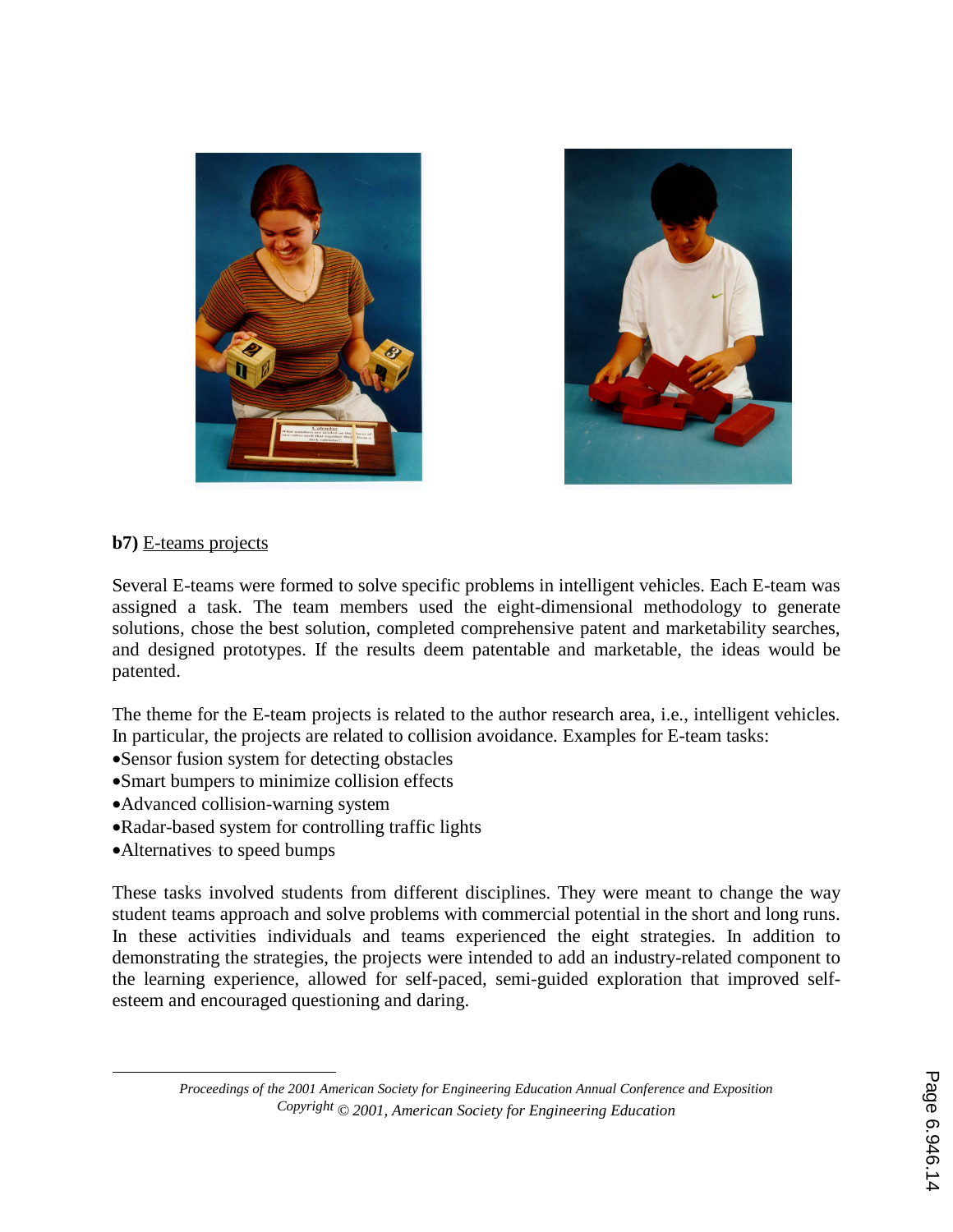### **6. Evaluation**

When dealing with assessment of creativity, there are four different facets to consider  $49$ : 1) Qualities of the person  $^{49}$ , 2) Aspects of the process  $^{50}$ , 3) Characteristics of products  $^{51}$ , and 4) Nature of the environment <sup>52</sup>. This project deals mainly with the process facet of creativity. It focuses on the various stages of thinking or problem solving people engage in while producing something new and useful, including practical strategies for creative thinking <sup>8</sup>. It also deals with examining the effect of process training  $50$ .

Little has been said and done regarding measurement of this creativity dimension, perhaps due to its "application" focus. The surprising little research work in this area leaves us with a particularly challenging task of evaluating the success of the project's goals.

In addition to peer evaluation, **We chose to measure student achievements by**:

1. Measuring the difference within the same control group (pre-tests and post-tests).

2. Measuring the relative incremental change between two different groups of students. One that participates in the class and the other that does not.

The following are results obtained from two different classes: "Linear Systems", usually taken by students in their fourth or fifth semester, and "Inventive Problem Solving" usually taken by senior level students.

Each class was visited twice. At the beginning and towards the end of the Fall 2000 semester. At each visit students were given two different problems and asked to generate as many solutions as possible. The problems in the "beginning visits" were different from the problems of the "end visits". The problems given to students were identical in both classes. Questions #1 and #2 were given in the "beginning visits", and questions #3 and #4 at the "end visits".

### **Number of participants in the study**

Question #1: "linear" class: 17, "Inventive " class: 25. Question #2: "linear" class: 17, "Inventive " class: 26. Question #3: "linear" class: 15, "Inventive " class: 24. Question #4: "linear" class: 17, "Inventive " class: 24.

The missing student from the "beginning" visit of the "inventive" class was late and missed the first question. The missing students from the "end" visit of the "linear" class were late and

## **Results**

 $\overline{a}$ 

missed the third question.

During the **"beginning" visits** (one per class) the "linear" class students performed better than the students in the "inventive" class: in question 1 the average number of solutions in the

*Proceedings of the 2001 American Society for Engineering Education Annual Conference and Exposition Copyright © 2001, American Society for Engineering Education*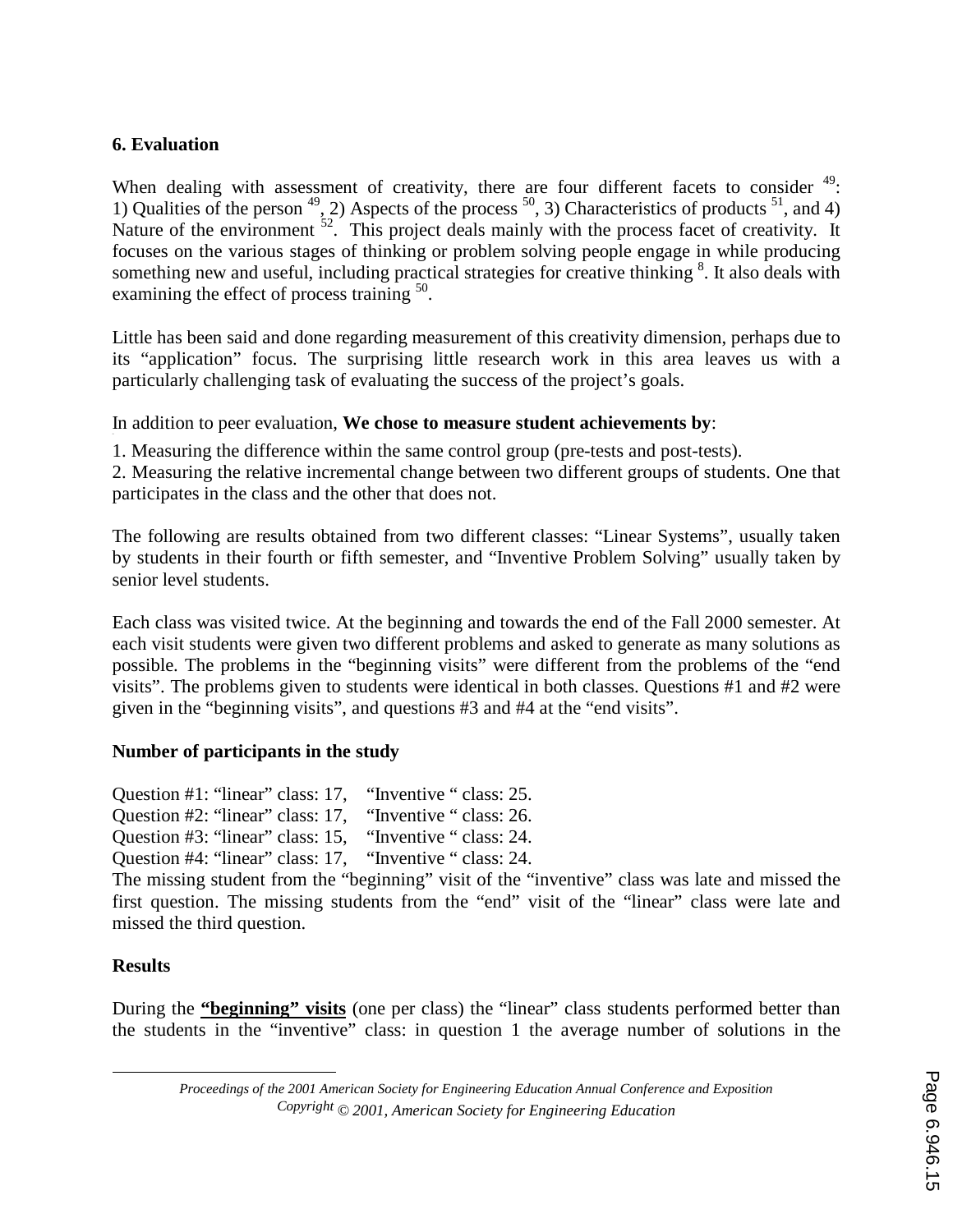**"linear"** class was **8.71** with standard deviation of 3.39, where in the **"inventive"** class the average was **5.60** with standard deviation of 3.39. In question 2 the average number of solutions in the **"linear"** class was **3.59** with standard deviation of 2.83, where in the **"inventive"** class the average was **2.73** with standard deviation of 2.15. These finding surprised us since we did not expect to notice meaningful differences. They may be due to the fact that students in their early stages of their college studies are more "open minded".

During the **"end" visits** (one per class) the "inventive" class students performed better than the students in the "linear" class: in question 3 the average number of solutions in the **"linear"** class was **5.60** with standard deviation of 2.35, where in the **"inventive"** class the average was **9.75** with standard deviation of 3.86. In question 4 the average number of solutions in the **"linear"** class was **6.18** with standard deviation of 2.32, where in the **"inventive"** class the average was **6.71** with standard deviation of 2.81.

The **relative improvement** in the number of average ideas (per student) generated by the students in the "inventive " class compared to the students in the "linear" class varies from **42%** (worst case: [(6.71/6.18)/(2.73/3.59)-1]x100%) to **170%** (best case: [(9.75/5.60)/(5.60/8.71)-1]x100%).

We view this improvement as an encouraging indicator for the methodology. However, it is too early to draw conclusions since it was only a one-semester experiment and the number of participants was limited.

## **7. On-going and future work**

 $\overline{a}$ 

In this paper we reported on a class that attempts to enhance inventive thinking skills of undergraduate students. It is based both scientific and educational merits that expose students to hands-on inventive problem solving. The class uses: a) well established systematic and nonsystematic approaches to inventive problem solving, b) results from NSF support to FAU on unified frame for inventive problem solving strategies, c) proven successful methods that are currently being used in high-tech innovative industries, and d) on going E-teams projects sponsored by the National Collegiate Inventors and Innovators Alliance (NCIIA).

Currently, we are focusing on expansion of the course and in particular the Eight dimensions to include more hands-on and design activities, and on formative as well as summative evaluations.

Ideas from the course are being used in the "Fundamentals of Engineering" course offered to all engineering at the freshmen level, and starting Spring 2001 semester they will be incorporated as part of the new "Design 1" course. The course is currently being considered to become a core course in Engineering. It was officially approved for Social Science, Arts and Humanities majors, and we believe that other colleges will approve it as well. In addition, we are exploring the creation of a "Minor in Entrepreneurship and Creativity" program for engineering students, in which this course will be incorporated. Select pieces of the material have been taught to high

*Proceedings of the 2001 American Society for Engineering Education Annual Conference and Exposition Copyright © 2001, American Society for Engineering Education*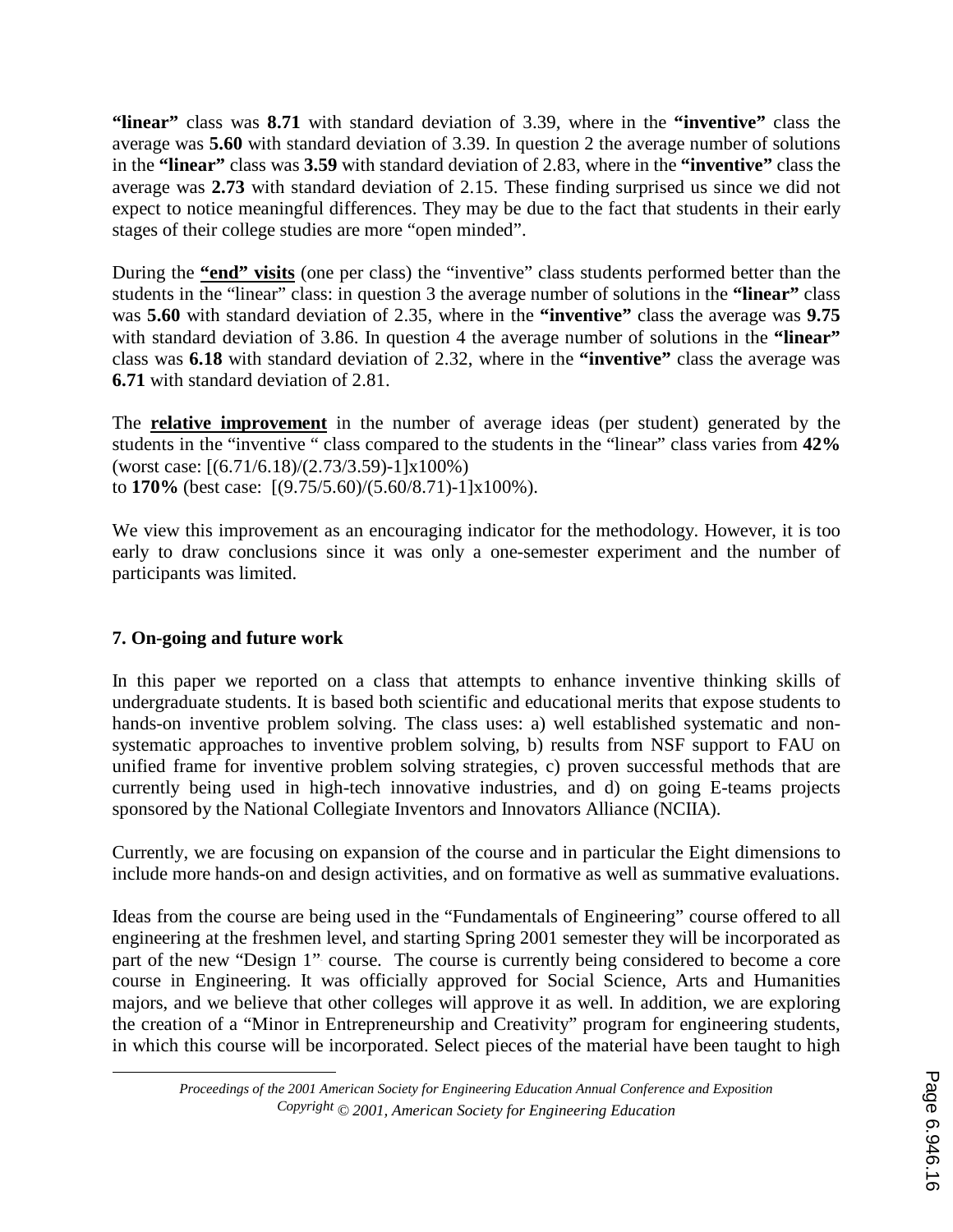school students as part of the "Engineering Scholar Program" intended for top high school seniors. The National Inventors Hall of Fame is considering the development of programs to high school students based on this class.

We are interested in sharing and working with other colleges and institutions nationwide. Some work already started with the University of Florida, and North Carolina State University. A new company has been formed to offer portion of the course to industry. See www.productivethinking.com

#### **8. Acknowledgement**

The author would like to thank NSF and NCIIA for supporting research and implementation of the project. Special thanks to Mr. Allapon, the Teaching Assistant of the class for his dedicated work, and Mr. Richard Viens who put some of the industry-related examples together in a nice and clear format. Tal Raviv suggested very constructive comments to the paper.

#### **Bibliography**

 $\overline{a}$ 

- 1. Kemper, J.D., Sanders, B.R., Engineers and Their Profession, Fifth Edition, Oxford University Press, 2001.
- 2. Buzon, T., *Use Both Sides of Your Brain*, Dutton, 1983.
- 3. Csikszentmihalyi, M., *Creativity*, Harper Collins, 1996.
- 4. Gardner, H., *Brain, Mind and Creativity*, Basic Books Inc. Publishers, 1983.

5. Glassman, E., *Creativity Handbook: Shift Paradigms and Harvest Creative Thinking at Work*, The LCS Press, 1991.

6. Gordon, W.J.J., *The Metaphorical Way of Learning and Knowing,* Porpoise Books, 1971.

7. Higgins, J., *101 Creative Problem Solving Techniques*, The New Management Publishing Company, 1994.

8. Osborn, A.F., *Applied Imagination: Principles and Procedures of Creative Problem Solving*, Charles Scribner's Sons, 1979.

- 9. Parnes, S., *Source book for Creative Problem Solving*, Creative Education Foundation Press, 1992.
- 10. Weisberg R., *Creativity: Beyond the Myth of Genius*, W.H. Freeman & company, 1992.

11. Wycoff, J., Mind Mapping: Your Personal Guide to Exploring Creativity and Problem Solving, Berkeley Publishing Group, 1991.

- 12. deBono, E., *DeBono's Thinking Course*, Facts on File Books, 1994.
- 13. de Bono, E., *The Use of Lateral Thinking,* Penguin Books, 1990.
- 14. de Bono, E., *Lateral Thinking for Management*, Penguin Books Ltd., 1971.
- 15. de Bono, E., *Six Thinking Hats,* Little, Brown & Co., 1985.
- 16. de Bono, E., *CoRT Thinking*, Advanced Practical Thinking Training, Inc., 1995.
- 17. de Bono, E., *Serious Creativity*, Harper Collins, 1992.

18. Isaksen, S.G., Dorval K.B., and Treffinger, D*., Creative Approaches to Problem Solving*, Kendall Hunt Publishing, Co. 1991.

- 19. Gordon, W.J.J., *Synectics,* Harper & Row, 1961.
- 20. Herrmann, N., *The Creative Brain*, Brain Books, 1988.
- 21. Kirton, M.J., *Adaptors and Innovators: Styles of Creativity and Problem Solving,* Routledge, 1994.
- 22. Adams, J., *Conceptual Blockbusting: A Guide to Better Ideas*, 2nd Edition, N.W. Norton Co. 1979.
- 23. Von Oech, R., *A Whack on the Side of the Head*, Warner Books, 1990.
- 24. Von Oech, R., *A Kick In the Seat of the Pants*, Harper Perennial, 1986.
- 25. Atwood, C.S., and Smith, R.C. Jr., "Creative Practices Survey", Consensus, Vol. 4, No. 2,